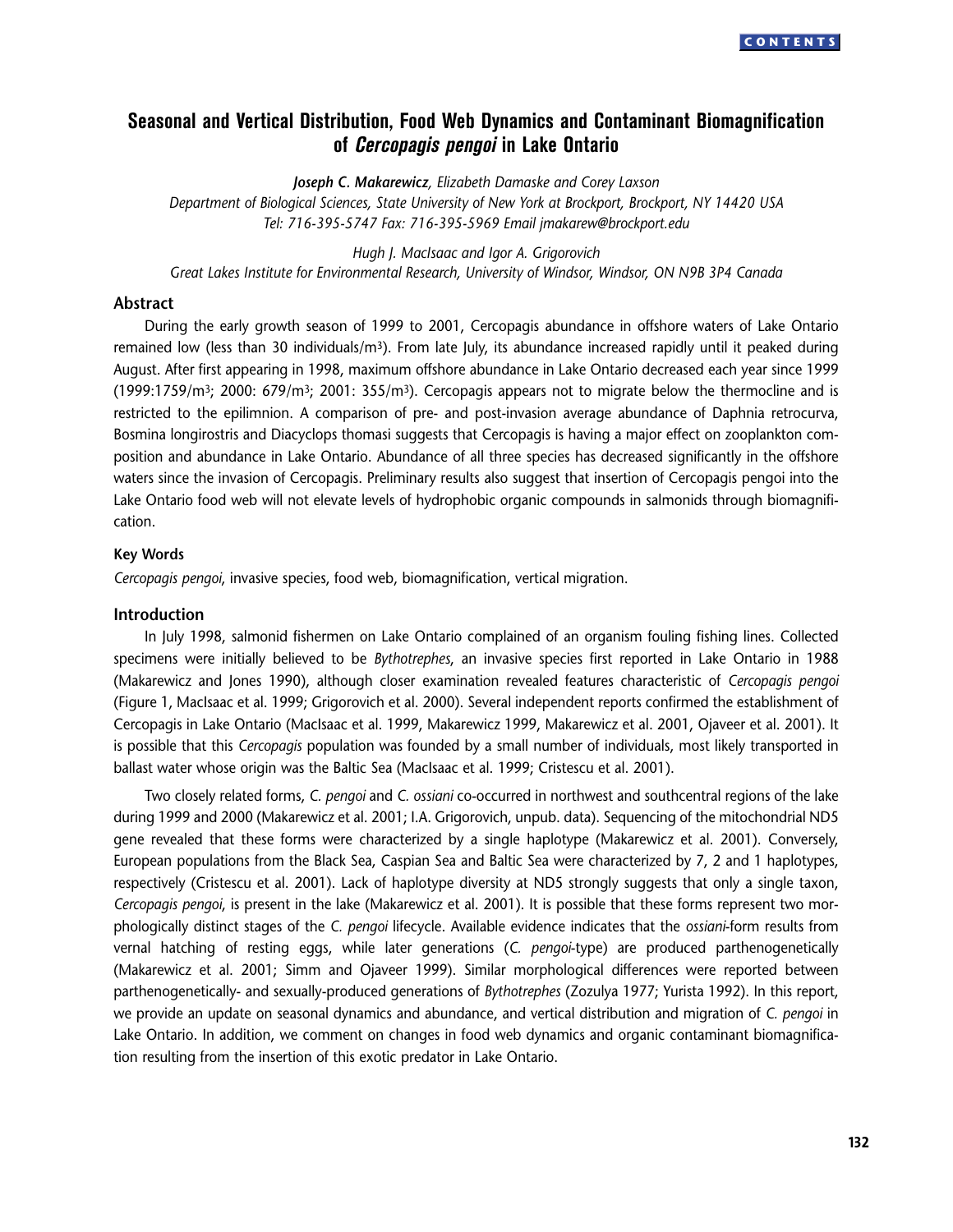

# **Methods**

# **Seasonal Sampling**

Zooplankton (including *Cercopagis*) of Lake Ontario was sampled from 1999 to 2001 using a double Bongo tow (571 µm nylon mesh net, 50 cm diameter) and a Wisconsin net (63 µm nylon mesh net). Sampling was conducted biweekly due north of Hamlin Beach State Park, N.Y. (43° 25.110' latitude and 77° 53.986' longitude). Weekly sampling was conducted during periods of maximum *Cercopagis* abundance until it began to decrease, whereupon the biweekly regime was reinstated. Depth at the sampling site was 100 m, but samples were taken vertically from 20 m to the surface, approximating the epilimnion depth during the thermal stratification period in summer.

## **Vertical Distribution**

Replicated (*n*=3) zooplankton samples were collected at 1 m intervals from the surface to 20 m between 3:00 pm and 4:30 pm and between 9:00 pm and 11:30 pm on the evening of 27 July 2001. Samples were collected using a submersible water pump; water was pumped at a rate of 1 L/s into filter tubes (0.3 m length and 12 cm diameter, 153 µm mesh net). Samples were counted in entirety for *C*. *pengoi* and for *Daphnia retrocurva*.

#### **Mirex Analysis**

In order to determine whether *Cercopagis* insertion in the food web caused biomagnification of contaminants, we sampled and tested both the plankton and alewife (*Alosa pseudoharengus*), the primary zooplankton predator in the lake. *Cercopagis* samples were placed in solvent-rinsed glass jars, kept in ice and transported back to the lab and immediately frozen until analysis. Alewife were collected monthly from May through November 2000 using gill netting. Floating gill nets were set in 6 m of water east of Hamlin Beach State Park, NY. (43°21.347' latitude and 77° 55.077' longitude). Fish length, weight, sex and age were determined by standard procedures (Jearld 1983). Whole fish were frozen in food storage bags. Prior to analysis, fish were thawed, guts were removed and the entire specimen homogenized using a food processor.

Mirex analysis followed Makarewicz et al. (1993), revised from Insalaco et al. (1982). Five grams of homogenized fish sample was weighed and mixed with 20 grams of anhydrous sodium sulfate. Similarly, excess water was removed from *Cercoapgis* samples by blotting with a kimwipe, measured for wet weight and placed overnight in a drying oven at 60 $^{\circ}$ C. Later, the dried sample was mixed with 20 grams of anhydrous sodium sulfate, and extracted overnight (16 $\pm$ 4 hrs) in a Soxhletic extractor (a minimum of 200 cycles) with 75 ml of methylene chloride/hexane (20:80 v/v) solvent mixture. A 30 ml aliquot from the alewife extraction and a 75 ml aliquot from the *Cercopagis* extraction were concentrated to 1 ml under nitrogen gas, and then cleaned by passage through a 5 g florisil column (at a rate of 4 ml/min) to a volume of 50 ml. This eluant was then concentrated under nitrogen gas to a final volume of 1 ml for the salmonid and alewives. Prior to clean-up, percent extractable lipid content of salmonid and alewife was determined by evaporating a known volume of the extract and weighing the residue (Hesselberg et al. 1990).

Mirex and photomirex were quantified by electron capture (63Ni) gas chromatography utilizing a Hewlett Packard Gas Chromatograph model 5890A with a HP7673A auto injector, a HP3396A integrator, and a wall coated open tubular fused silica capillary column (30m x 0.25mm x 0.25 µm) HP-5 (5%-Diphenyl- 95%-dimethylsiloxane) for photomirex and a (12 m x 0.2 mm x .33 µm) Ultra-2 (dimethylpolysiloxane) for mirex. Samples were transported through the column with a 95:5% argon/methane carrier gas and the column flow was set at 0.75 ml/min. The injection port temperature was set at 250°C. The temperature program consisted of an initial temperature of 80°C, holding for one minute, programmed at 5°C/min to 275°C, then held for 11 minutes. A model 7673A autosampler was used to make a 50:1 split injection.

Two separate mirex standard curves were used for low-level *Cercopagis* determination and for higher-level alewife determination. Extraction blanks, replicates, and test recoveries from spiked samples were used for quality control.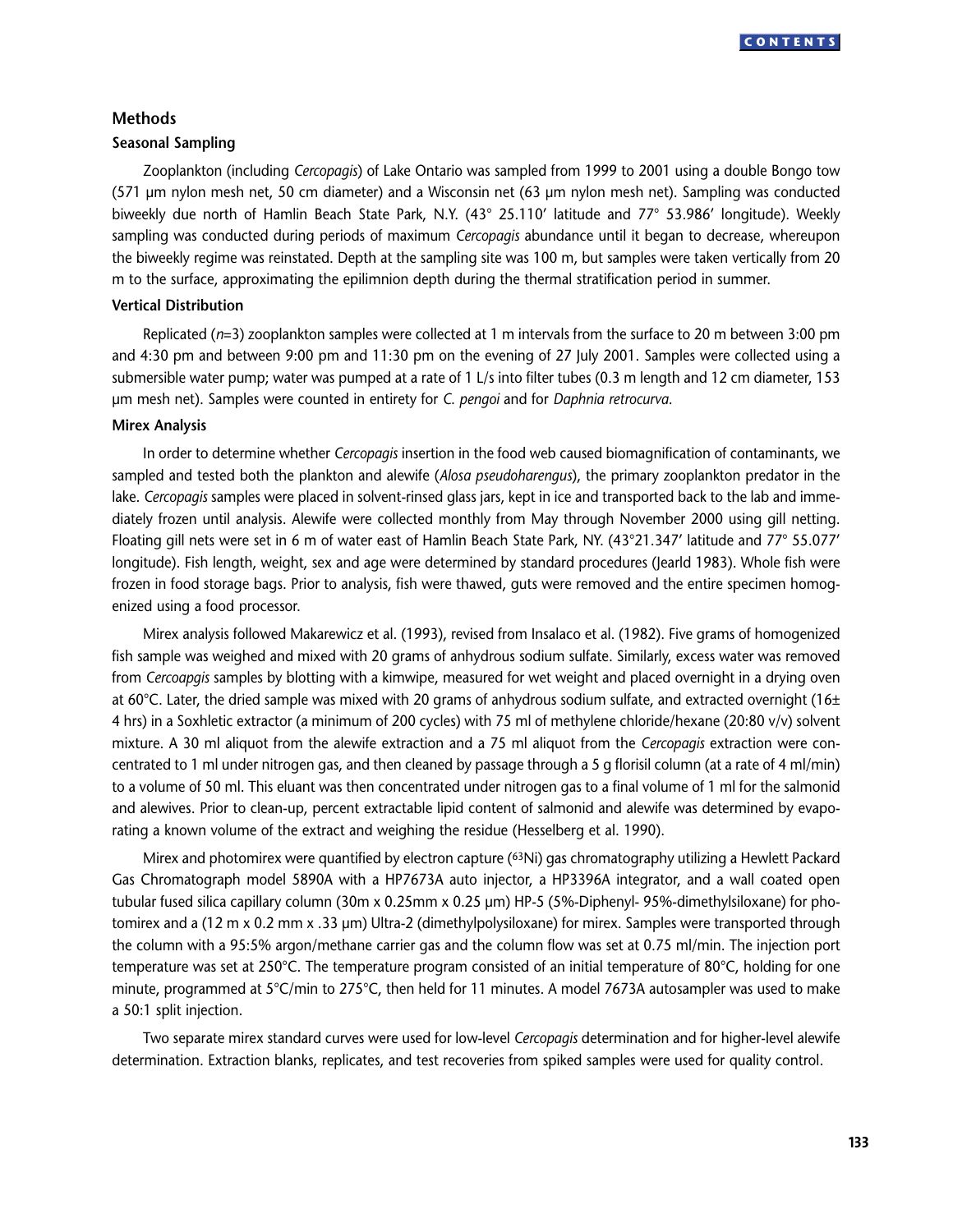

# **Results and Discussion Offshore Seasonal Abundance**

During May and June 1999 to 2001, *Cercopagis* abundance in offshore waters of Lake Ontario was low (less than 30 individuals/m<sup>3</sup>); however beginning in July the population increased rapidly and peaked in August (Figure 2). Maximum offshore abundance decreased each year from the initial maximum in 1999 (1759/m3) to 2000 (679/m3) to 2001 (355/m3). Introduced populations of *Cercopagis* in Eastern Europe are also characterized by high density, up to 1000/m<sup>3</sup> (see Krylov et al. 1999). Densities as high as 26 000/m<sup>3</sup> have been reported in its native range in the Dnieper Bug estuary (Polishchuk and Grigoriev 1989). Despite high average *Cercopagis* abundance in Lake Ontario, its biomass is less important relative to those of other invertebrate planktivores. For example, average *Mysis relicta* biomass is 7.2 mg/m3, while those of *Leptodora* and *Cercopagis* are 7.8 and 5.2 mg/m3, respectively (Makarewicz et al. 2001).

## **Vertical Distribution and Migration**

Little information exists on the vertical distribution and migration of *Cercopagis*. We compared vertical distribution of *Daphnia* and *Cercopagis* over a 24-hour period. At night, *Daphnia* was restricted to the epilimnion, with a maximum abundance at 5 m (Figure 3). By noon, maximum abundance of *Daphnia* was at 12 m, below the thermocline. In contrast, maximum *Cercopagis* abundance was concentrated in the epilimnion over the 24-hour period. Peak abundances at noon and midnight were at 7 and 8 m, respectively. Although peak abundance was in the epilimnion, approximately 14% of the population was observed in the top portion of the metalimnion during the evening. Our temporal survey during August revealed that *Cercopagis* does not appear to migrate below the thermocline, and was generally restricted to the epilimnion. Similarly in Lake Ontario, Ojaveer et al. (2001) suggested that the majority of individuals were found within the warm uppermost 20 m water later during both day and night with no diurnal vertical migration apparent. In the Caspian Sea *C. pengoi* inhabits surface waters, although it is found throughout the top 100 m; in contrast to our study, however, the species exhibits vertical migration in deeper regions of this basin (Rivier 1998).

### **Food Web**

Considering its predatory habit (McPhedran 2001) and high average abundance in the epilimnion of Lake Ontario, *Cercopagis* might have profound impacts on zooplankton abundance and composition. A comparison of zooplankton abundance pre- and post- *Cercopagis* invasion supports this contention. For example, average abundance of *Daphnia retrocurva* (P<0.001, Kruskal Wallis one-way AOV,), *Bosmina longirostris* (P<0.05, KW) and *Diacyclops thomasi* (P<0.05, KW) were significantly different in offshore waters in Lake Ontario since *Cercopagis* invaded the basin (Figure 4). A similar result was observed in the Gulf of Riga (Baltic Sea); the abundance level of *Bosmina coregoni* was significantly lower after the invasion of *C. pengoi* (Ojaveer et al. 2000). Moreover, an inverse relationship exists between the predaceous *Cercopagis* and the herbivorous *Daphnia* in Lake Ontario (Figure 5). Whenever *Cercopagis* abundance was high, *Daphnia* abundance was low, and *Daphnia* was abundant only when *Cercopagis* was not (Figure 6). Similarly with *Bosmina longirostris*, seasonal abundance dropped remarkably when *Cercopagis* abundance increased (Figures 5 and 6). Thus both lab (McPhedran 2001) and field studies (Figure 5) strongly implicate *Cercopagis* as a potent predator of small-bodied zooplankton. Since the microzooplankton community accounts for 70–90% of the consumption of phytoplankton in Lake Ontario (Lampman and Makarewicz 1999), suppression of this group by *Cercopagis* could indirectly result in an increase in abundance of phytoplankton in the lake. Strong predatory effects on small zooplankton have also been noted for confamiliar *Bythotrephes* (Yan et al. 2001).

## **Contaminant Biomagnification**

Lakes with longer food chains tend to have top predators with higher levels of lipophillic contaminants (Cabana and Rasmussen 1994; Kidd et al. 1995; Rasmussen et al. 1990; Van Hoof et al. 1997). If *C*. *pengoi* represents an additional link in the Lake Ontario pelagic food web, concentrations of these contaminants would be expected to increase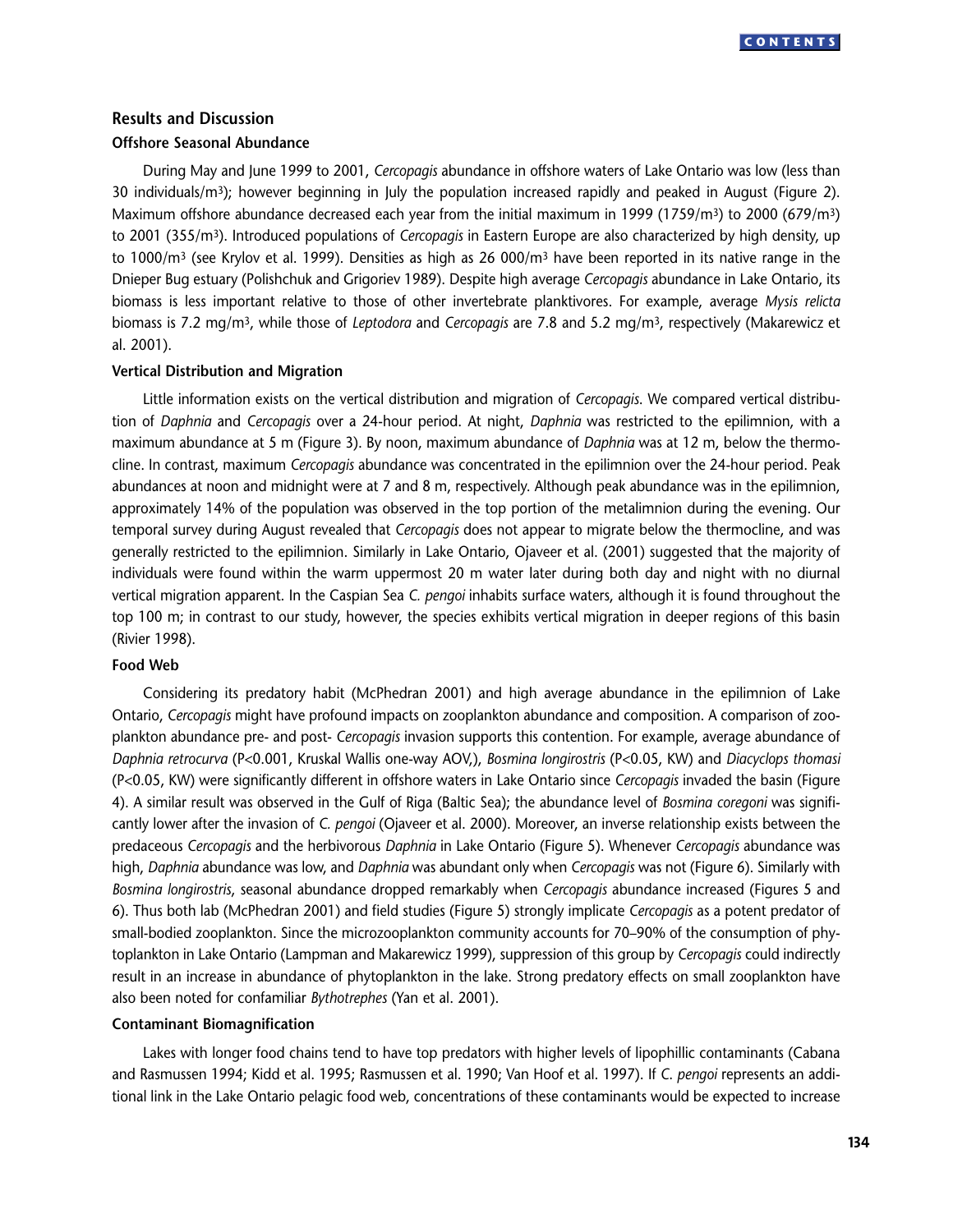in alewife and salmonids as a result of biomagnification (Kiriluk et al. 1995; Rasmussen et al. 1990; Cabana and Rasmussen 1994). To test this hypothesis we examined mirex (dodecachloropentacyclo [5.3.0.02,6.03,9.04,8 ] decane) concentration in alewife, the major planktivore in the lake. However, no significant differences (P=0.49, ANOVA) were observed in monthly mirex concentrations (range = 0.004 mg/kg to 0.009mg/kg) in the 1998 alewife year class (age two) in 2000. From May to October, the average mirex concentration increased from 0.008 mg/kg in May to 0.009 mg/kg in July but then decreased to 0.006 mg/kg in September (Figure 7). These preliminary results suggest that insertion of a new invasive predator, *C. pengoi*, into the Lake Ontario food web will not elevate levels of lipophilic compounds in Lake Ontario salmonids.

### **Acknowledgements**

This study is a result of several sources of funds. We gratefully acknowledge New York State Sea Grant Institute, Natural Sciences and Engineering Research Council, Great Lakes National Program Office of the United States Environmental Protection Agency, New York Department of Environmental Conservation and the Niagara County Fisheries Development Board for providing funding. I. Grigorovich was supported by NATO and GLIER (Great Lakes Institute Environmental Research) postdoctoral fellowships.

## **Literature Cited**

Cabana, G.; Rasmussen, J.B. 1994. Modelling food chain structure and contaminant bioaccumulation using stable nitrogen isotopes. Nature 372:255–257.

Cristescu, M.; Hebert, P.D.N.; Witt, J.; MacIsaac, H.J.; Grigorovich, I.A. 2001. An invasion history for *Cercopagis pengoi* based on mitochondrial gene sequences. Limnol. Oceanogr. 46:224–229.

Grigorovich, I.A.; MacIsaac, H.J.; Rivier, I.K.; Aladin, N.V.; and Panov, V.E. 2000. Comparative biology of the predatory cladoceran *Cercopagis pengoi* from Lake Ontario, Baltic Sea and the Caspian Lake. Arch. Hydrobiol. 149:23–50.

Hesselberg, R.J.; Hickey, J.P.; Nortrup, D.A.; Willford, W.A. 1990. Contaminant residues in the bloater (*Coregonus hoyi*) of Lake Michigan, 1969-1986. J. Great Lakes Res. 16:121–129.

Insalaco, S.E.; Makarewicz, J.C.; McNamara, J.N. 1982. The Influence of sex, size, and season on mirex levels within selected tissues of Lake Ontario salmon. J. Great Lakes Res. 8:660–665.

Johannsson, O.E.; Millard, E.S.; Ralph, K.M.; Myles, D.D.; Graham, D.M.; Taylor, W.D., Giles, B.G.; Allen, R.E. 1998. The Changing Palagia of Lake Ontario (1981 to 1995): A Report of the DFO Long-Term Biomonitoring (Bioindex) Program. Can Tech. Rep. Fish. Aquat. Sci. No. 224.

Jearld, A. Jr. 1983. Age determination. In: L.A. Nielsen and D.L. Johnson (Editors), Fisheries Techniques, Southern Printing Company, Va, pp.301–324.

Kidd, K.A.; Schindler, D.W.; Hesslein, R.H.; Muir D.C.G. 1995. Correlation between stable nitrogen isotope ratios and concentrations of organochlorines in biota from a freshwater food web. The Science of the Total Environment. 160/161:381–390.

Kiriluk, R.M.; Servos, M.R.; Whittle, M.D.; Cabana, G.;Rasmussen, J.B. 1995. Using ratios of stable nitrogen and carbon isotopes to characterize the biomagnification of DDE, mirex, and PCB in a Lake Ontario pelagic food web. Can. J. Fish Aquat. Sci. 52:2660–2674.

Krylov, P.I.; Bychenkov, D.E.; Panov, V.E.; Rodionova, N.V.; Telesh, I.V. 1999. Distribution and seasonal dynamics of the Ponto-Caspian invader *Cercopagis pengoi* (Crustacea, Cladocera) in the Neva Estuary (Gulf of Finland). Hydrobiologia 393:227–232.

Lampman, G.G.; Makarewicz, J.C. 1999. The phytoplankton zooplankton link in the Lake Ontario food web. J. Great Lakes Res. 25:239–249.

MacIsaac, H.J.; Grigorovich, I.A.; Hoyle, J.A.; Yan, N.D.; Panov, V.E. 1999. Invasion of Lake Ontario by the Ponto-Caspian predatory cladoceran *Cercopagis pengoi*. Can. J. Fish Aquat. Sci. 56:1–5.

Makarewicz, J.C. 1991. Feasibility of shore side monitoring of the Great Lakes. J. Great Lakes Res. 17: 344–360.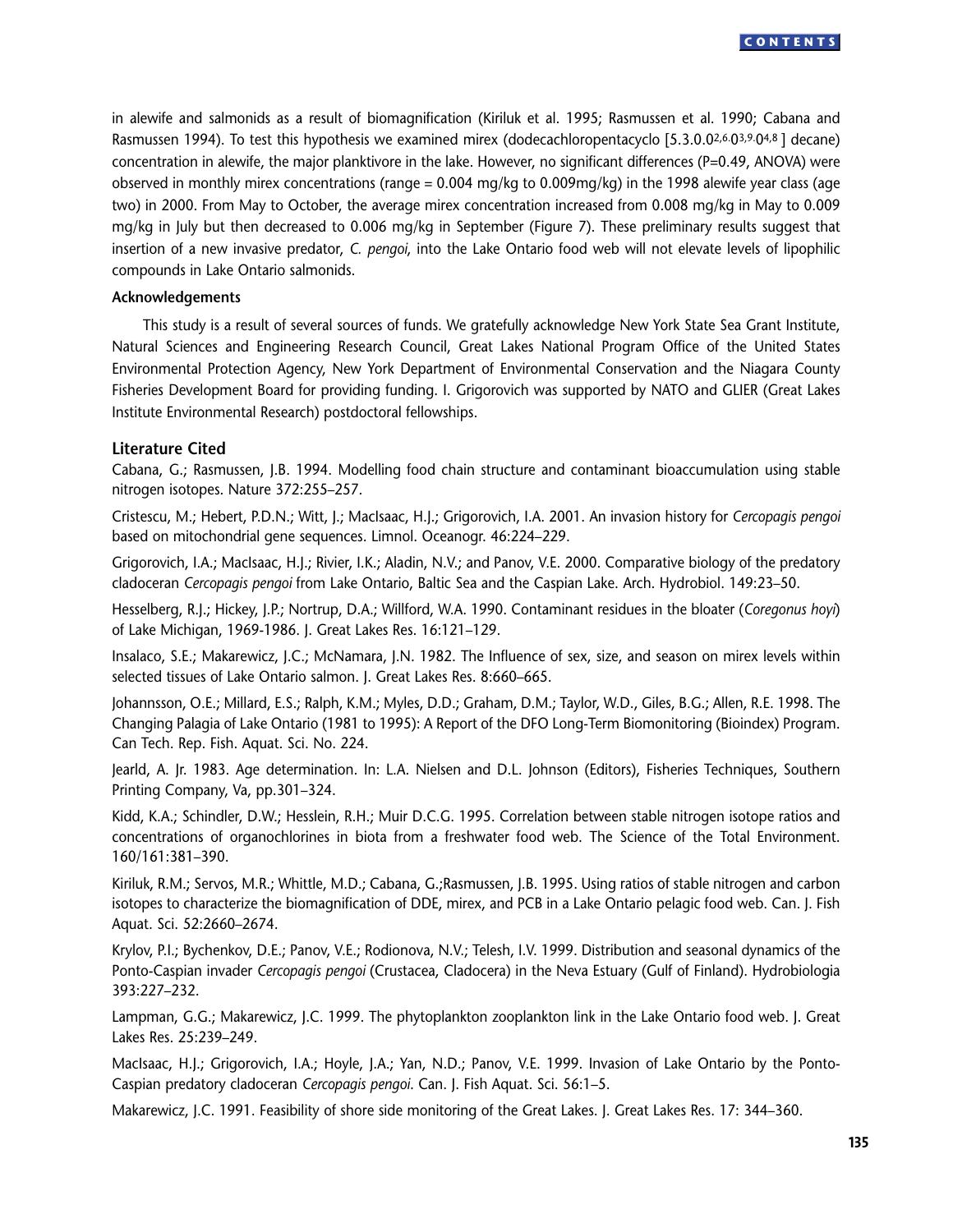Makarewicz, J.C.; Jones, H.D. 1990. Occurrence of *Bythotrephes cederstroemi* in Lake Ontario offshore waters. J. Great Lakes Res. 16:143–147.

Makarewicz, J.C.; Buttner, J.K.; Lewis, T.W. 1993. Uptake and retention of mirex by fish maintained on formulated and natural diets in Lake Ontario waters. The Progressive Fish-Culturist. 55:163–168.

Makarewicz, J.C.; Lewis, T.W.; Halbritter, H. 1999. *Cercopagis*: A new exotic zooplankter to Lake Ontario. Dreissena 10:5–7.

Makarewicz, J.C.; Grigorovich I.A.; Mills E.L.; Damaske E.; Cristescu M.E.l Pearsall W.; LaVoie M.J.; Keats R.; Rudstam L.; Hebert P.; Halbritter H.; Kelly T.; Matkovich C.; MacIsaac H.J. 2001. Distribution, fecundity, genetics of *Cercopagis pengoi* (Crustacea: Cladocera) in Lake Ontario. J. Great Lakes Res. 27: 19–32.

McPhedran, K.N. 2001. Predation by the exotic cladoceran Cercopagis pengoi on the zooplankton community of Lake Ontario. M.Sc. thesis, University of Windsor, Windsor, ON.

Ojaveer, H.; Simm, M.; Lankov, A.; Lumberg, A. 2000. Consequences of invasion of a predatory cladoceran. ICES CM 2000/U:16.

Ojaveer, H.; Kuhns, L. A.; Barbiero, R.P.; Tuchman, M.L. 2001. Distribution and population characteristics of *Cercopagis pengoi* in Lake Ontario. J. Great Lakes Res. 27:10–18.

Polishchuk, V.S.; Grigoriev, B.F. 1989. Zooplankton. In The Dnieper-Bug estuarine Ecosystem. Edited by Y.P. Zaitsev. Naukova dumka, Kiev, Ukrainian SSR. pp. 145–159. (In Russian).

Rasmussen, J.B.; Rowan, D.J.; Lean, D.R.S.; Carey, J.H. 1990. Food chain structure in Ontario lakes determines PCB levels in lake trout (*Salvelinus namaycush*) and other pelagic fish. Can. J. Fish. Aquat. Sci. 47: 2030–2038.

Rivier, I.K. 1998. The predatory Cladocera (Onychopoda: Podonidae, Polyphemidae, Cercopagidae) and Leptodorida of the world. Blackhuys Publishing, Leiden, The Netherlands.

Simm, M.; Ojaveer, H. 1999. Occurrence of different morphological forms of *Cercopagis* in the Baltic Sea. Proc. Estonian Acad. Sci. Biol. Ecol. 48:169–172.

Van Hoof, P.; Lansing, B.E.; Hsieh, J.L.; Johnson, J.; Robinson, S. 1997. Influence of *Dreissena polymorpha* on food-web transfer of contaminants in Saginaw Bay, Lake Huron. Dreissena. 8(1):3–4.

Yan, N.D.; Blukacz, A.; Sprules, W.G.; Kindy, P.K.; Hackett, D.; Girard, R.E.; Clark, B.J. 2001. Changes in zooplankton and the phenology of the spiny water flea, *Bythotrephes*, following its invasion of Harp Lake, Ontario, Canada. Can. J. Fish. Aquat. Sci. 58: 2341–2350.

Yurista, P.M. 1992. Embryonic and postembryonic development in *Bythotrephes cederstroemi*. Can. J. Fish. Aquat. Sci. 49:1118–1125.

Zozulya, S.S. 1977. Peculiarities of the first *Bythotrephes* generation hatched from the latent eggs. Inform. Byul. Biol. Vnutr. Vod. 33:34–38. [In Russian].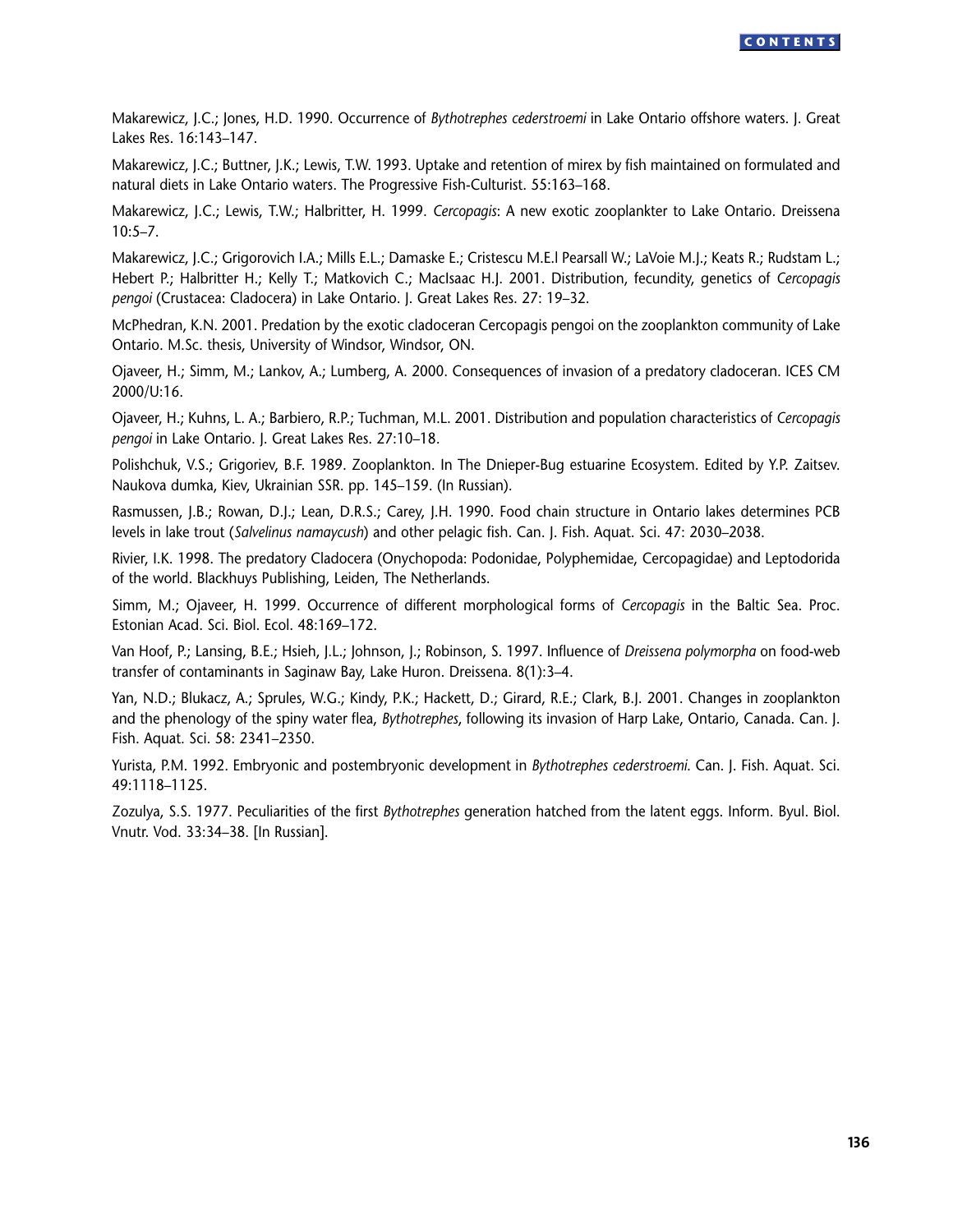

Figure 1. Diagram of *Cercopagis pengoi* (Ostroumov) (Crustacea, Cladocera).



**Figure 2.** Seasonal distribution of *Cercopagis pengoi* in the offshore of Lake Ontario due north of Hamlin Beach State Park, New York. Samples were taken with a double Bongo net hauled from 20 m to the surface.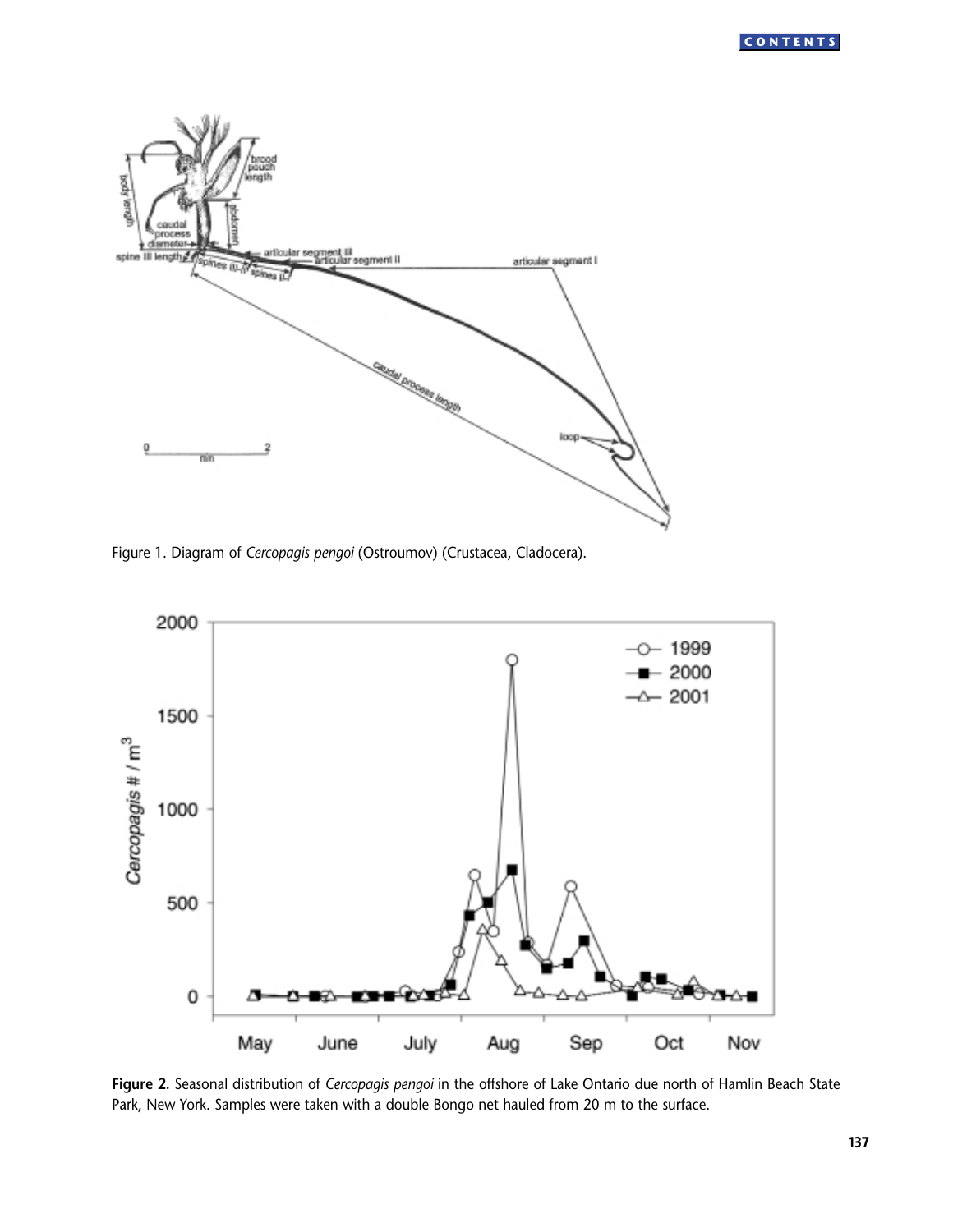

Daphnia retrocurva # / m<sup>3</sup>





**Figure 4.** Average August abundance of dominant zooplankton before and after the appearance of *Cercopagis pengoi* in Lake Ontario. Values are the mean  $\pm$  the S.E.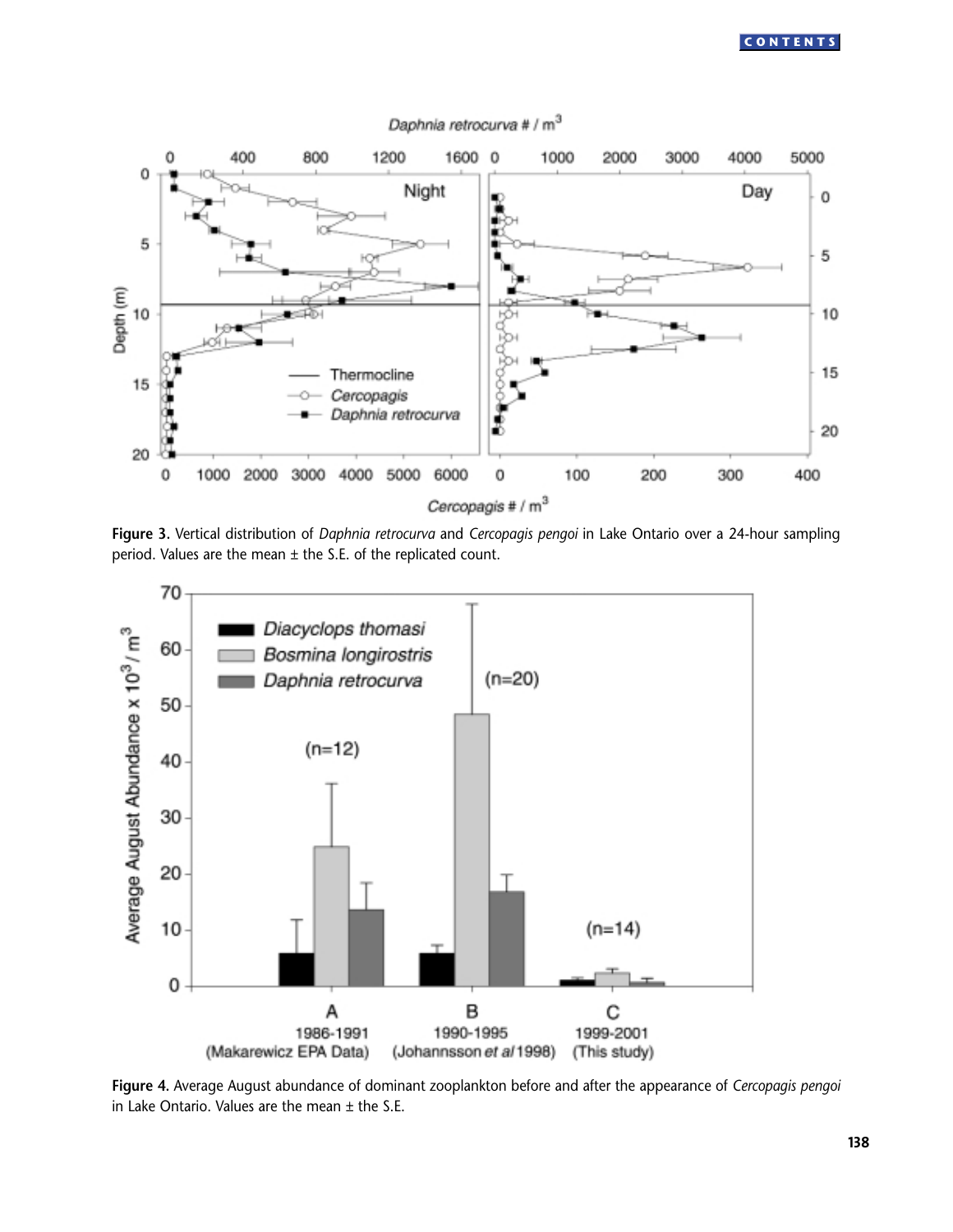

**Figure 5.** Seasonal distribution of *Daphnia retrocurva*, *Bosmina longirostris*, and *Cercopagis pengoi* in Lake Ontario, 1999. Values are the mean + S.E. of the replicated count.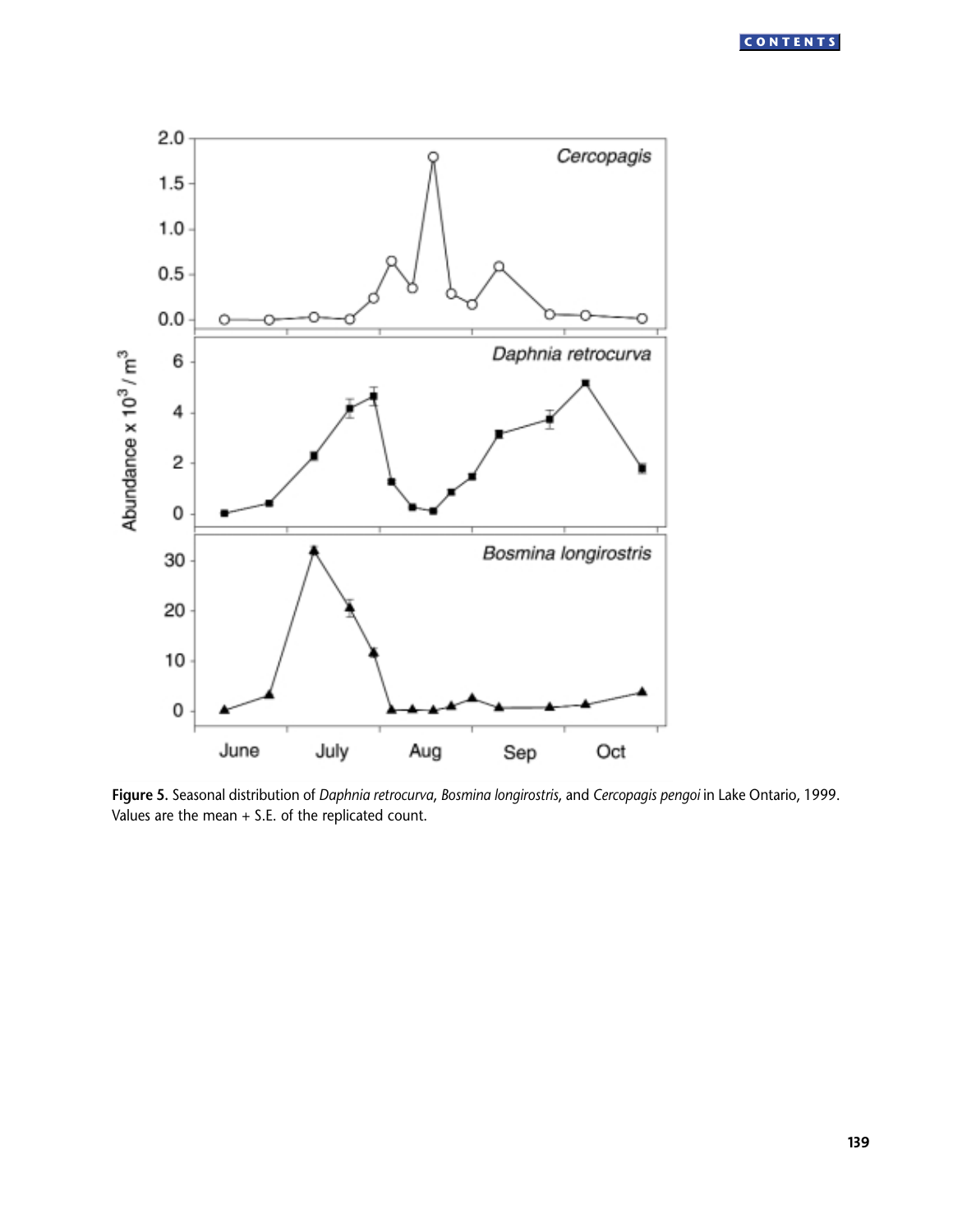

**Figure 6.** Simultaneous abundances of *Cercopagis pengoi* and other cladoceran species from 1999 to 2001 (n=111).